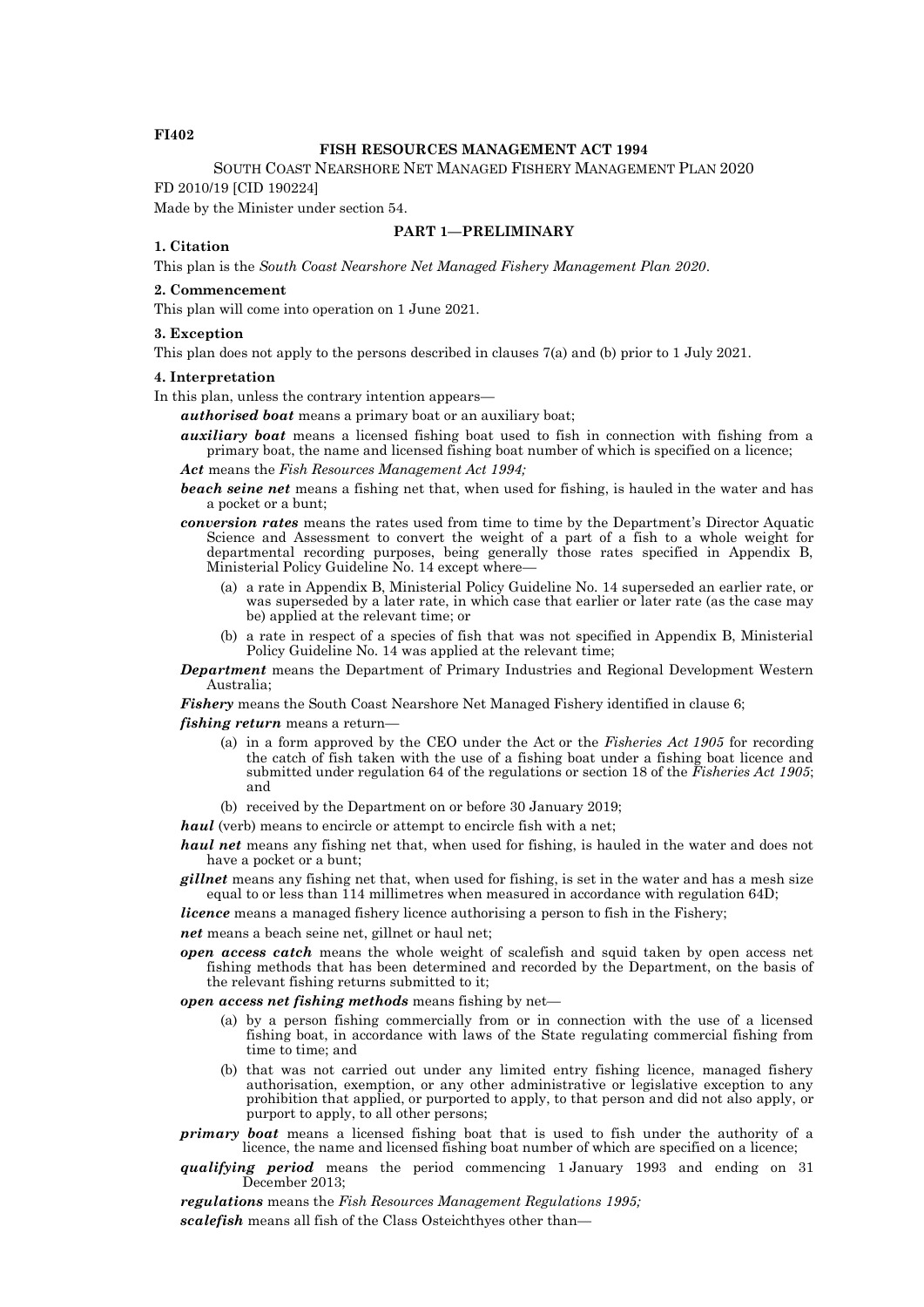- (a) fish of the common name Western Australian Salmon described by the scientific classification *Arripis truttaceus*; and
- (b) small pelagic fish as defined in the *South Coast Purse Seine Management Plan 1994;*

*set* has the same meaning as in regulation 3;

- *squid* means all cephalopods of the Sub-class Coleoidea with the common name squid or cuttlefish other than cephalopods known by the common name Octopus described by the scientific classification Family Octopodidae;
- *whole weight* in relation to a scalefish or squid means the weight of the fish that, in accordance with the relevant conversion rate, has been determined and recorded by the Department as the whole weight of fish.

## **5. Procedure before this plan may be amended or revoked**

All the licence holders are the persons to be consulted before this plan is amended or revoked.

### **PART 2—THE FISHERY**

### **6. Identification and declaration of the Fishery**

(1) The Fishery to which this plan relates is fishing by means of net for scalefish or squid in the waters described in Schedule 1.

(2) The Fishery is a managed fishery, and may be referred to as the South Coast Nearshore Net Managed Fishery.

## **PART 3**—**LICENCES AND FEES**

## **7. Criteria for the grant of a licence**

The criteria to be satisfied before the CEO may grant a person a licence to fish in the Fishery are that—

- (a) on the date of commencement of this plan the person was the holder of a fishing boat licence; and
- (b) the open access catch taken under the authority of that fishing boat licence during the qualifying period in the waters specified in Schedule 1 was not less than 2,000 kg; and
- (c) an application for the grant of a licence in respect of that fishing boat licence is made only once, on or prior to 31 August 2021.

### **8. Duration of licences**

A licence granted or renewed for a period commencing on 1 July in any year expires on 30 June next following the date of grant or renewal.

#### **9. Items that must be specified on a licence**

A licence must specify—

- (a) the name and business address of the holder of the licence; and
- (b) the name and licensed fishing boat number of any licensed fishing boat that is to be used under the authority of that licence; and
- (c) the licence number; and
- (d) the date on which the licence was granted or renewed; and
- (e) the date on which the licence expires; and
- (f) the name of the Fishery; and
- (g) any conditions imposed on the licence by the CEO.

## **10. Fees**

(1) Where a licence is granted for a period expiring on 30 June 2022, the fee is \$235.51 per licence.

(2) For the purposes of regulation 137(2) the fee may be paid by instalments as specified in Schedule 2 if—

- (a) an election to pay by instalments is made by the holder of a licence in accordance with subclause (3); and
- (b) there is no other fee, charge or levy in respect of the licence which has not been paid at the time the election is received at the head office of the Department.
- (3) An election for the purposes of subclause (2) must be—
	- (a) made in writing;
	- (b) received at an office of the Department on or before 1 July of the year for which the licence is to be renewed; and
	- (c) accompanied by the first instalment plus the surcharge.
- (4) For the purposes of regulation 137(3) the surcharge will be 3.13% of the total fee.

## **PART 4**—**GENERAL REGULATION OF FISHING**

## **11. Use of boats**

(1) A person must not use a boat in the Fishery unless—

(a) the person is the holder of a licence and the boat is an authorised boat that is specified on the licence; or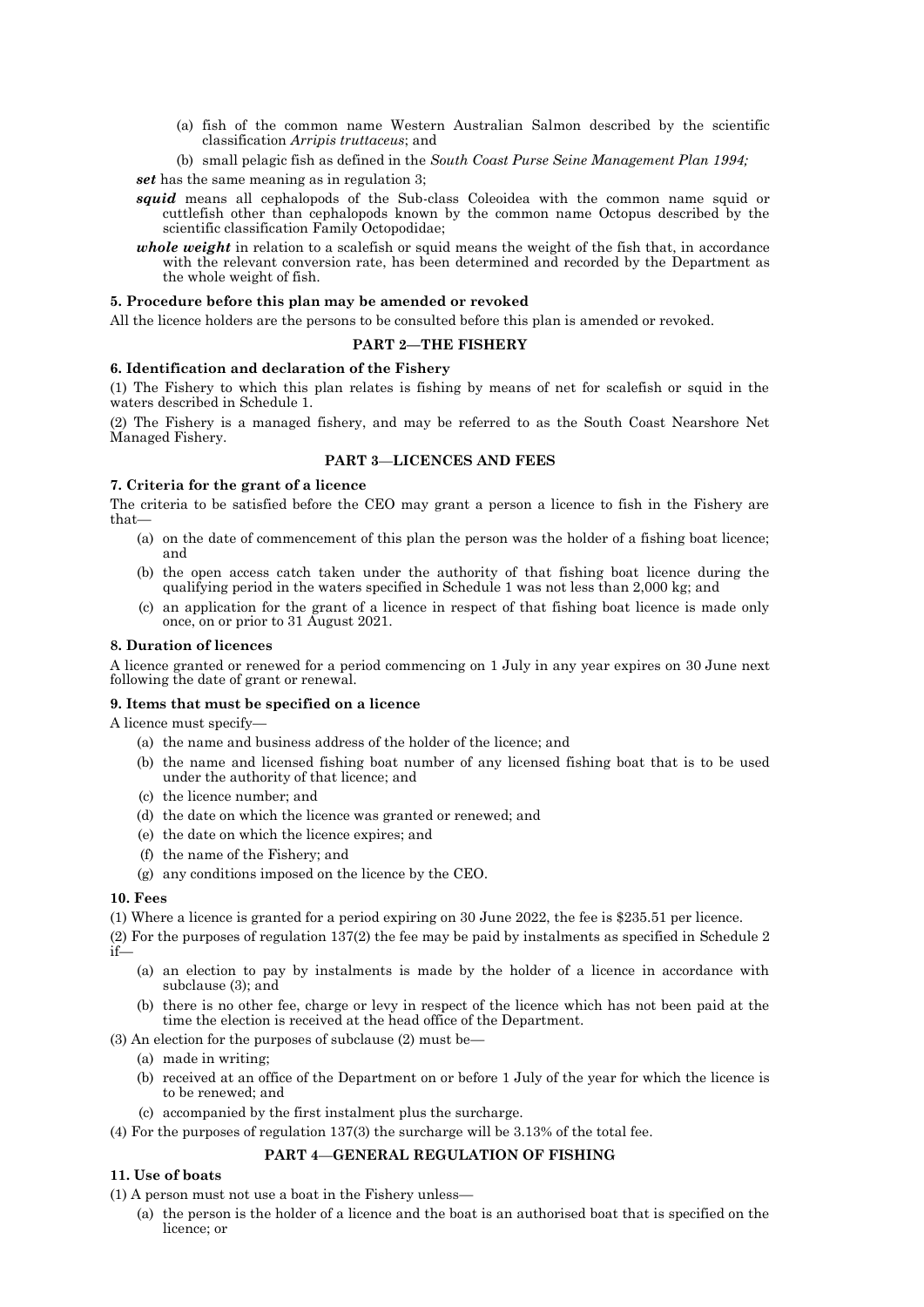(b) the person is acting for or on behalf of the holder of the licence and the boat is an authorised boat that is specified on the licence.

(2) A person must not fish in the Fishery other than by the use of no more than one primary boat and two auxiliary boats at any time.

(3) The master of a primary boat must not permit an auxiliary boat to be more than 5 nautical miles from the primary boat at any time.

## **12. Restrictions on fishing**

- (1) A person must not fish in the Fishery by any means other than by a net that—
- (a) has a mesh size less than or equal to 114 millimetres; and
- (b) is attached to a buoy or float that is marked with the licensed fishing boat number of the authorised boat in letters and numbers each of which are at least 60 millimetres high and 10 millimetres wide.
- (2) A person must not fish in the Fishery for any fish other than scalefish or squid.

(3) The master of a primary boat must not permit more than—

- (a) 1 beach seine net or 1 haul net which when used from that boat and any auxiliary boat must not exceed 700 metres in total length; or
- (b) 1,000 metres total length of gillnet to be used from that boat and any auxiliary boat,
- at any time in the waters of the Fishery.

(4) The master of a primary boat must not permit more than a total length of 1,700 metres of net to be on board that boat and on any auxiliary boat at any time in the waters of the Fishery.

(5) The master of a primary boat must not permit a person to fish from that boat or any auxiliary boat outside 3 nautical miles from the shore.

(6) A person must not fish in the waters of the Fishery described in Schedule 3 using a net—

- (a) on any week day during the period commencing 2 hours after sunrise and ending 1.5 hours before sunset on the same day; or
- (b) during the period commencing 2 hours after sunrise each Saturday morning and ending 1.5 hours before sunset on the following Sunday; or
- (c) during the period commencing 1.5 hours before sunset on the evening previous to any public holiday except Anzac Day and ending 1.5 hours before sunset on that public holiday.

(7) A person must not fish in the waters of the Fishery described in Schedule 4 using a net at any time.

## **PART 5**—**PROHIBITIONS AND OFFENCES**

#### **13. Persons prohibited from fishing in the Fishery**

(1) A person must not fish in the Fishery other than—

- (a) in accordance with this plan; and
- (b) under the authority of a licence.
- (2) Subclause (1) does not apply to a person fishing—
	- (a) for scalefish or squid for a non-commercial purpose in accordance with the Act; or
	- (b) under the authority of an authorisation that authorises fishing in the—
		- (i) Marine Aquarium Fish Managed Fishery;
		- (ii) South Coast Purse Seine Managed Fishery;
		- (iii) South Coast Salmon Managed Fishery;
		- (iv) Southern Demersal Gillnet and Demersal Longline Managed Fishery; or
		- (v) South West Coast Salmon Managed Fishery.

#### **14. Prohibition on landing**

The master of an authorised boat must not permit that boat from leaving the waters of the Fishery unless all scalefish and squid that has been taken in the Fishery has been landed prior to leaving the waters of the Fishery.

## **15. Prohibition on selling or dealing with, or attempting to sell or deal with, or possessing, scalefish or squid**

 $(1)$  In this clause

deal with includes handling, storing, transporting, weighing and recording;

*otherwise dealt with* includes handled, stored, transported, weighed and recorded.

(2) A person must not sell, purchase, or deal with, or attempt to sell, purchase or deal with, or be in possession of, any scalefish or squid taken from the Fishery, landed or otherwise dealt with in contravention of this plan.

(3) A person must not sell, purchase, or deal with, or attempt to sell, purchase, or deal with, or be in possession of, any scalefish or squid unless that scalefish or squid was taken and landed by the holder of a commercial fishing licence under the authority of a licence.

## **16. Notice of closure of area of the Fishery**